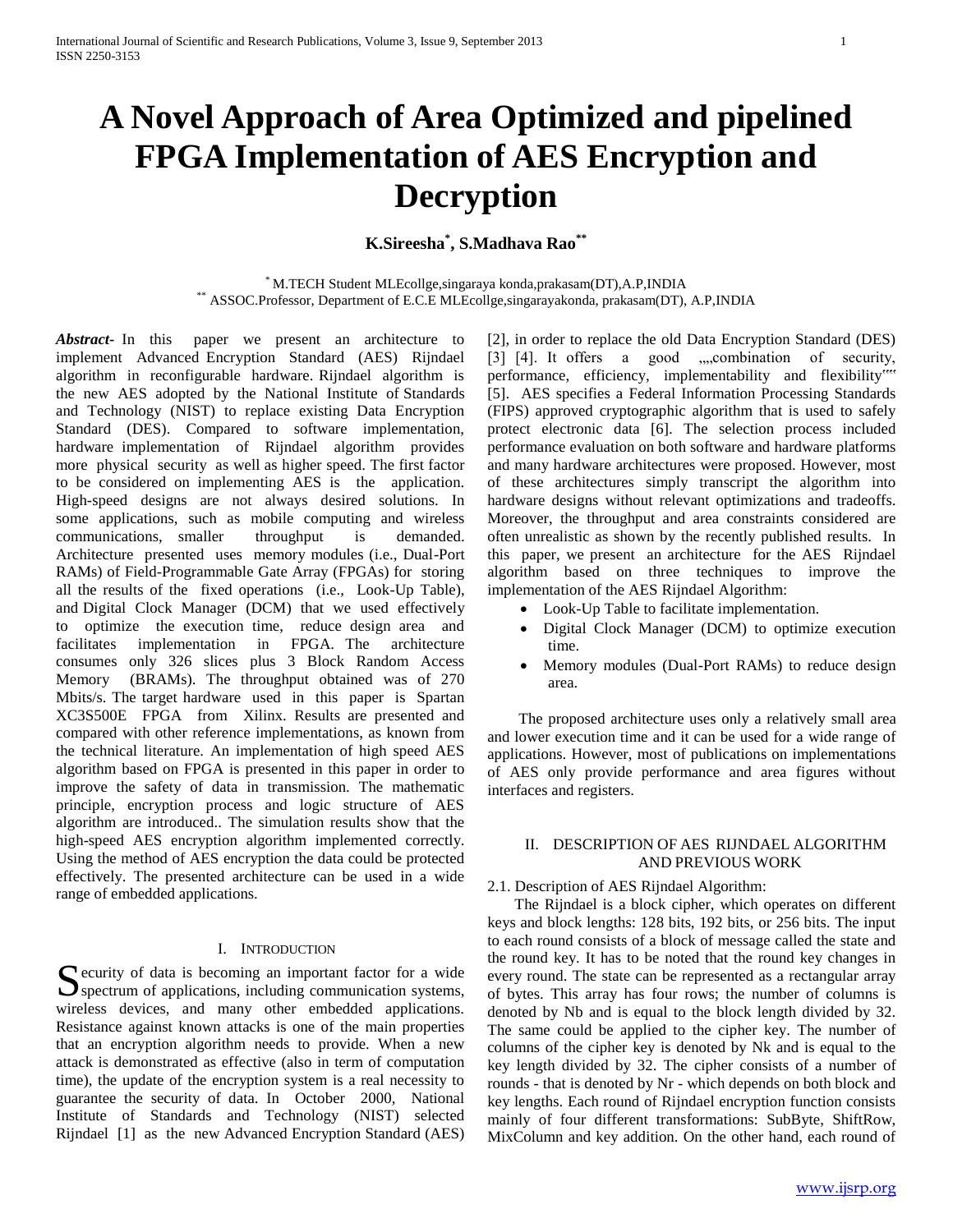Rijndael decryption function consists mainly of four different transformations: InvSubByte, InvShiftRow, InvMixColumn, and key addition. The output of the above transformations is called the 'State'. The state consists of the same byte length as each block of the message. The description of the four transformations of the Rijndael cipher and their inverses will be given below.

$$
\text{State} = \begin{bmatrix} d_{15} & d_{11} & d_{7} & d_{3} \\ d_{14} & d_{10} & d_{6} & d_{2} \\ d_{13} & d_{9} & d_{5} & d_{1} \\ d_{12} & d_{8} & d_{4} & d_{0} \end{bmatrix}
$$
---2.1

## 2.1.1 SubByte Transformation:

 The SubByte transformation is a non-linear byte substitution, operating on each of the state bytes independently. The SubByte transformation is done using a oncepre-calculated substitution table called S-box. That S-box table contains 256 numbers (from 0 to 255) and their corresponding resulting values. The SubByte transformation applied to the State can be represented as follows:

$$
SB(State) = \begin{bmatrix} SB(d_{15}) & SB(d_{11}) & SB(d_7) & SB(d_3) \\ SB(d_{14}) & SB(d_{10}) & SB(d_6) & SB(d_2) \\ SB(d_{13}) & SB(d_9) & SB(d_5) & SB(d_1) \\ SB(d_{12}) & SB(d_8) & SB(d_4) & SB(d_0) \end{bmatrix}
$$

#### 2.1.2 InvSubByte Transformation:

 The InvSubByte transformation is done using a once-precalculated substitution table called InvS-box. That table (or InvS-box) contains 256 numbers (from 0 to 255) and their corresponding values.

$$
SR(SB (State)) = \begin{bmatrix} SB(d_{15}) & SB(d_{11}) & SB(d_{7}) & SB(d_{3}) \\ SB(d_{10}) & SB(d_{6}) & SB(d_{2}) & SB(d_{14}) \\ SB(d_{5}) & SB(d_{1}) & SB(d_{13}) & SB(d_{9}) \\ SB(d_{0}) & SB(d_{12}) & SB(d_{8}) & SB(d_{4}) \end{bmatrix}
$$

#### 2.1.3. ShiftRow Transformation

 In ShiftRow transformation, the rows of the state are cyclically left shifted over different offsets. Row 0 is not shifted; row 1 is shifted over one byte; row 2 is shifted over two bytes and row 3 is shifted over three bytes. Thus, the ShiftRow transformation proceeds as follows:

# 2.1.4. InvShiftRow Transformation

 In InvShiftRow transformation, the rows of the state are cyclically right shifted over different offsets. Row 0 is not shifted, row 1 is shifted over one byte, row 2 is shifted over two bytes and row 3 is shifted over three bytes.

 **InvShiftRows()** is the inverse of the **ShiftRows()**  transformation. The bytes in the last three rows of the State are cyclically shifted over different numbers of bytes (offsets). The first row,  $r = 0$ , is not shifted. The bottom three rows are cyclically shifted by  $N_b \square \square shift(r, Nb)$  bytes, where the shift value *shift(r,Nb)* depends on the row number, and is given in the section 2.3

 Specifically, the **InvShiftRows()** transformation proceeds as follows:



**Figure 1 InvShiftRows () transformation**

### 2.1.5. MixColumn Transformation

 In Mix-Column, the columns of the state are considered as polynomials multiplied by a fixed polynomial, C(x) given by:

$$
c(x) = \frac{703' x^3 + \frac{701' x^2 + \frac{701' x + \frac{702'}{2}}}{x^2}}{5}
$$

 The MixColumn transformation can be written in a matrix multiplication as follows:

$$
R = MC(SR(SB (State))) = \begin{bmatrix} 02' & 03' & 01' & 01' \\ 01' & 02' & 03' & 01' \\ 01' & 01' & 02' & 03' \\ 03' & 01' & 01' & 02' \end{bmatrix} \begin{bmatrix} SB(d_{15}) & SB(d_{11}) & SB(d_{7}) & SB(d_{3}) \\ SB(d_{6}) & SB(d_{6}) & SB(d_{2}) & SB(d_{14}) \\ SB(d_{3}) & SB(d_{13}) & SB(d_{9}) \\ SB(d_{0}) & SB(d_{12}) & SB(d_{0}) & 0 \\ \end{bmatrix} \begin{bmatrix} 02' & 03' & 01' & 01' \\ 01' & 02' & 03' & 01' \\ 03' & 01' & 02' & 02' \\ \end{bmatrix} \begin{bmatrix} SB(d_{15}) & SB(d_{11}) & SB(d_{7}) & SB(d_{3}) \\ SB(d_{10}) & SB(d_{12}) & SB(d_{13}) & SB(d_{14}) \\ 01' & 01' & 02' & 02' \\ \end{bmatrix}
$$

# 2.1.6. InvMixColumn Transformation

 In InvMixColumn, the columns of the state are considered as polynomials multiplied by a d(X) fixed polynomial , defined by:

c(x) 
$$
\otimes
$$
 d(x) = '01'  
d(x) = '0B' x<sup>3</sup> + '0D' x<sup>2</sup> + '09' x + '0E' --2.8

# 2.1.7. AddRoundKey

AddRoundKey performs an addition (bitwise XOR) of the State with the RoundKey:

$$
AK\left(R\right)=\begin{bmatrix}R_{15}&R_{11}&R_{7}&R_{3}\\R_{14}&R_{10}&R_{6}&R_{2}\\R_{13}&R_{9}&R_{5}&R_{1}\\R_{12}&R_{8}&R_{4}&R_{0}\end{bmatrix}\oplus\begin{bmatrix}rk_{15}&rk_{11}&rk_{7}&rk_{3}\\rk_{14}&rk_{10}&rk_{6}&rk_{2}\\rk_{13}&rk_{9}&rk_{5}&rk_{1}\\rk_{12}&rk_{8}&rk_{4}&rk_{0}\end{bmatrix}\qquad \qquad \begin{array}{l} \vspace{2mm}\\ \vspace{2mm}\\ \vspace{2mm}\\ \vspace{2mm}\\ \vspace{2mm}\\ \vspace{2mm}\\ \vspace{2mm}\\ \vspace{2mm}\\ \vspace{2mm}\\ \vspace{2mm}\\ \vspace{2mm}\\ \vspace{2mm}\\ \vspace{2mm}\\ \vspace{2mm}\\ \vspace{2mm}\\ \vspace{2mm}\\ \vspace{2mm}\\ \vspace{2mm}\\ \vspace{2mm}\\ \vspace{2mm}\\ \vspace{2mm}\\ \vspace{2mm}\\ \vspace{2mm}\\ \vspace{2mm}\\ \vspace{2mm}\\ \vspace{2mm}\\ \vspace{2mm}\\ \vspace{2mm}\\ \vspace{2mm}\\ \vspace{2mm}\\ \vspace{2mm}\\ \vspace{2mm}\\ \vspace{2mm}\\ \vspace{2mm}\\ \vspace{2mm}\\ \vspace{2mm}\\ \vspace{2mm}\\ \vspace{2mm}\\ \vspace{2mm}\\ \vspace{2mm}\\ \vspace{2mm}\\ \vspace{2mm}\\ \vspace{2mm}\\ \vspace{2mm}\\ \vspace{2mm}\\ \vspace{2mm}\\ \vspace{2mm}\\ \vspace{2mm}\\ \vspace{2mm}\\ \vspace{2mm}\\ \vspace{2mm}\\ \vspace{2mm}\\ \vspace{2mm}\\ \vspace{2mm}\\ \vspace{2mm}\\ \vspace{2mm}\\ \vspace{2mm}\\ \vspace{2mm}\\ \vspace{2mm}\\ \vspace{2mm}\\ \vspace{2mm}\\ \vspace{2mm}\\ \vspace{2mm}\\ \vspace{2mm}\\ \vspace{2mm}\\ \vspace{2mm}\\ \vspace{2mm}\\ \vspace{2mm}\\ \vspace{2mm}\\ \vspace{2mm}\\ \vspace{2mm}\\ \vspace{2mm}\\ \vspace{2mm}\\ \vspace{2mm}\\ \vspace{2mm}\\ \vspace{2mm}\\ \vspace{2mm}\\ \vspace{2mm}\\ \vspace{2mm}\\ \vspace{2mm}\\ \vspace{2mm}\\ \vspace{2mm}\\ \v
$$

 The inverse operation (InvAddRoundKey (IAK)) is trivial.RoundKeys are calculated with the key schedule for every AddRoundKey transformation. In AES-128, the original cipher key is the first  $(rk^0)$  used in the additional AddRoundKey at the beginning of the first round.rk<sup>i</sup>, where  $0 \le i \le 10$ , is calculated from the previous  $rk^{i-1}$ . Let  $q(J)(0 \leq J \leq 3)$  be the column j of the rk<sup>i-1</sup> and let  $w(J)$  be the column j of the rk<sup>i</sup>. Then the new  $rk<sup>i</sup>$  is calculated as follows:

 $W(0)=q(0) \bigoplus (Rot(SB(q(3))) \bigoplus rcon^i$  $W(1)=q(1) \bigoplus W(0)$  $W(2)=q(2) \bigoplus W(1)$  $W(3)=q(3) \bigoplus W(2)$ 

#### **2.2 THE BASIC STRUCTURE OF THE AES:**

 A full description of the AES is detailed in FIPS197 [2]. However, for sake of understanding we again outlinethe AES standard structure. AES is a block cipher developed in effort to addressthreatened key size of Data Encryption Standard (DES).It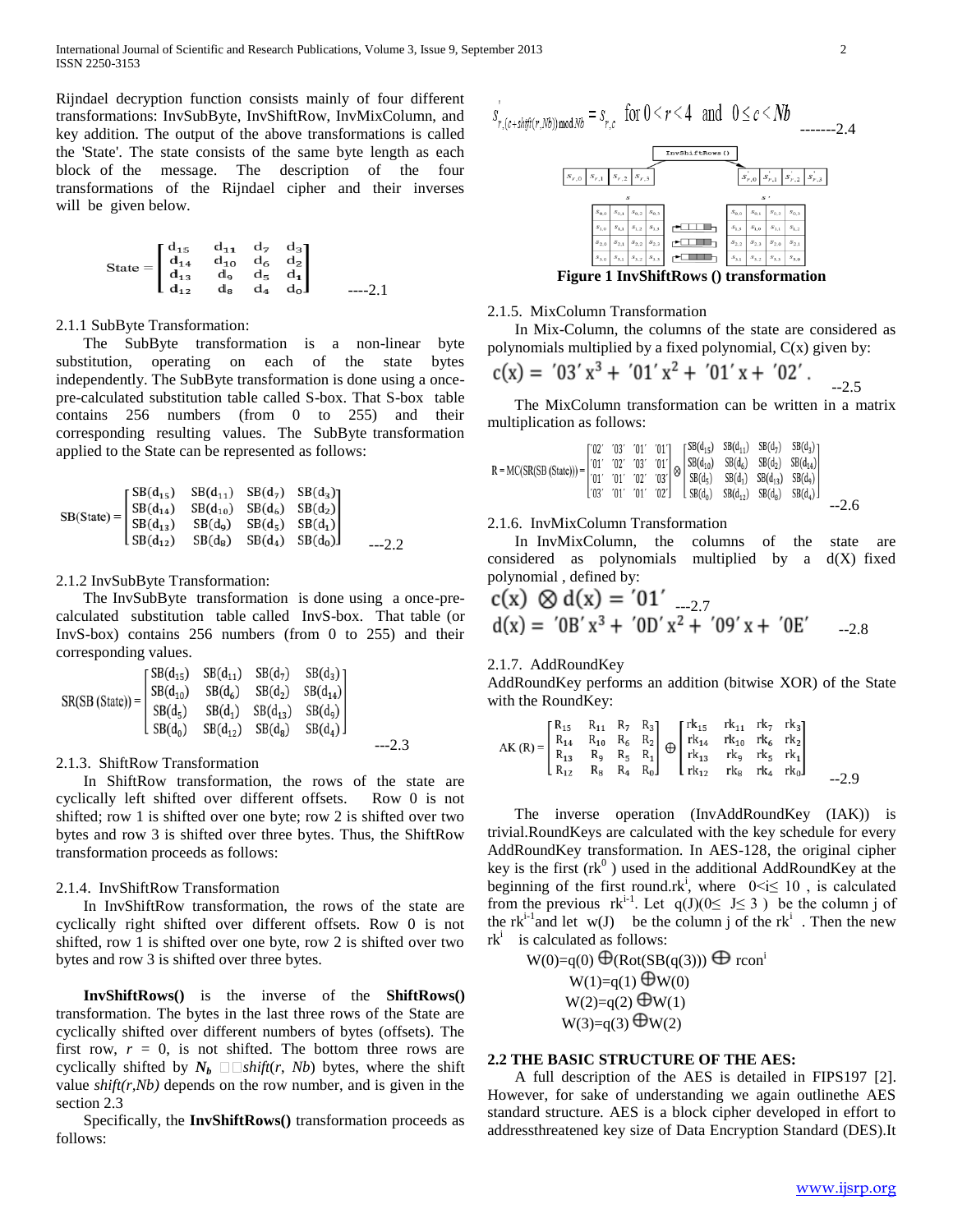allows the data length of 128, 192 and 256 bits, andsupporting three different key lengths, 128, 192, and 256bits. AES can be divided into four basic operation blocks where data are treated at either byte or bit level. The byte structure seems to be natural for low profile microprocessor (such as 8-bit CPU and microcontrollers).



**Fig. 2: Rijdael Encryption and Decryption Process**

The array of bytes organized as a  $4\times4$  matrix is also called "state" and those four basic steps; BytesSub, ShiftRow, MixColumn, and AddRoundKey are also known as layers. These four layer steps describe one round of the AES. The number of rounds is depended onthe key length, i.e., 10, 12 and 14 rounds for the key length of 128, 192 and 256 bits respectively. The block diagram of the system with 128 bit data is shown above.

#### **BytesSub Transformation:**

 This operation is a non-linear byte substitution. It composes of two sub-transformations; multiplicative inverse and affine transformation. In most implementations, these two sub-steps are combined into a single table lookup called S-Box.

### **ShiftRow Transformation:**

 This step is a linear diffusion process, operates on individual rows, i.e. each row of the array is rotated by a certain number of byte positions.

#### **MixColumn Transformation:**

 This is also a linear diffusion process. Column vector is multiplied (in GF(28)) with a fixed matrix where bytes are treated as a polynomial of degree less than 4.

#### **AddRoundKey:**

Each byte of the array is added (respect to  $GF(2)$ ) to a byte of the corresponding array of round subkeys. Excluding the first and the last round, theAES with 128 bit round key proceeds for nine iterations. First round of the encryption performs XOR with

the original key and the last round skips MixColumn transform. Round keys are generated by a procedure call round key expansion or key scheduling. Those sub-keys are derived from the original key by XOR of two previous columns.

 For columns that are in multiples of four, the process involves round constants addition, S-Box and shift operations. All four layers described above (including key scheduling) have corresponding inverse operations. The deciphering is therefore the reverse order of the ciphering process. However, it should be noted that the MixColumn reverse operation requires matrix elements that are quite complicated compared to {01}, {02} or {03} of the forward one. Thisresults in the more complex deciphering hardware compared with the ciphering hardware.

In the next section we demonstrate how the standard procedure for MixColumn transform is rewritten in order to ease its hardware implementation.

#### III. IMPLEMENTATION OF AES 256

 As we know that we have a plaintext of 128 bits and key of 256 bits size. The number of rounds in AES 256 is 14. The first round consists of all the five operation like Preround operation , subbyte ,shift rows , mix columns and Add round key operations. From  $2<sup>nd</sup>$  round to  $13<sup>th</sup>$  round have four operations subbyte , shift rows , mix columns and Add round key operations. And the last 14<sup>th</sup> round consists of three operations subbyte, shift rows and Add round key operations.

 In AES 256 the process of generating the key is each round key is a 256-bit array generated as,

- Input key of 256 bit is divided into eight parts of 32 bits as columns in a matrix4\*8.
- Last column is taken and given as input to S box.
- The output of S box is given shift rows operation.
- The above output MSB side 8 bits are XORed with the round constant(i.e round constant value is different for different rounds)
- The above output is xored with  $0<sup>th</sup>$  column of input key it gives
- The above output is taken as  $0<sup>th</sup>$  column of the generated new key.
- $\bullet$  0<sup>th</sup> column of new key is xored with 1<sup>st</sup> column of input key gives  $1<sup>st</sup>$  column of new key.
- $\bullet$  1<sup>st</sup> column of new key is xored with 2<sup>st</sup> column of input key gives  $2<sup>nd</sup>$  column of new key.
- $\bullet$  2<sup>nd</sup> column of new key is xored with 3<sup>rd</sup> column of input key gives 3rd column of new key.
- The above obtained  $3<sup>rd</sup>$  column of new key is given to S box .
- The output of S box is xored with  $4<sup>th</sup>$  column of input key which gives  $4<sup>th</sup>$  column of new key.
- $\bullet$  4<sup>th</sup> column of new key is xored with 5<sup>th</sup> column of input key which gives  $5<sup>th</sup>$  column of new key.
- $\bullet$  5<sup>th</sup> column of new key is xored with 6<sup>th</sup> column of input key which gives  $6<sup>th</sup>$  column of new key.
- $\bullet$  6<sup>th</sup> column of new key is xored with 7<sup>th</sup> column of input key which gives  $7<sup>th</sup>$  column of new key.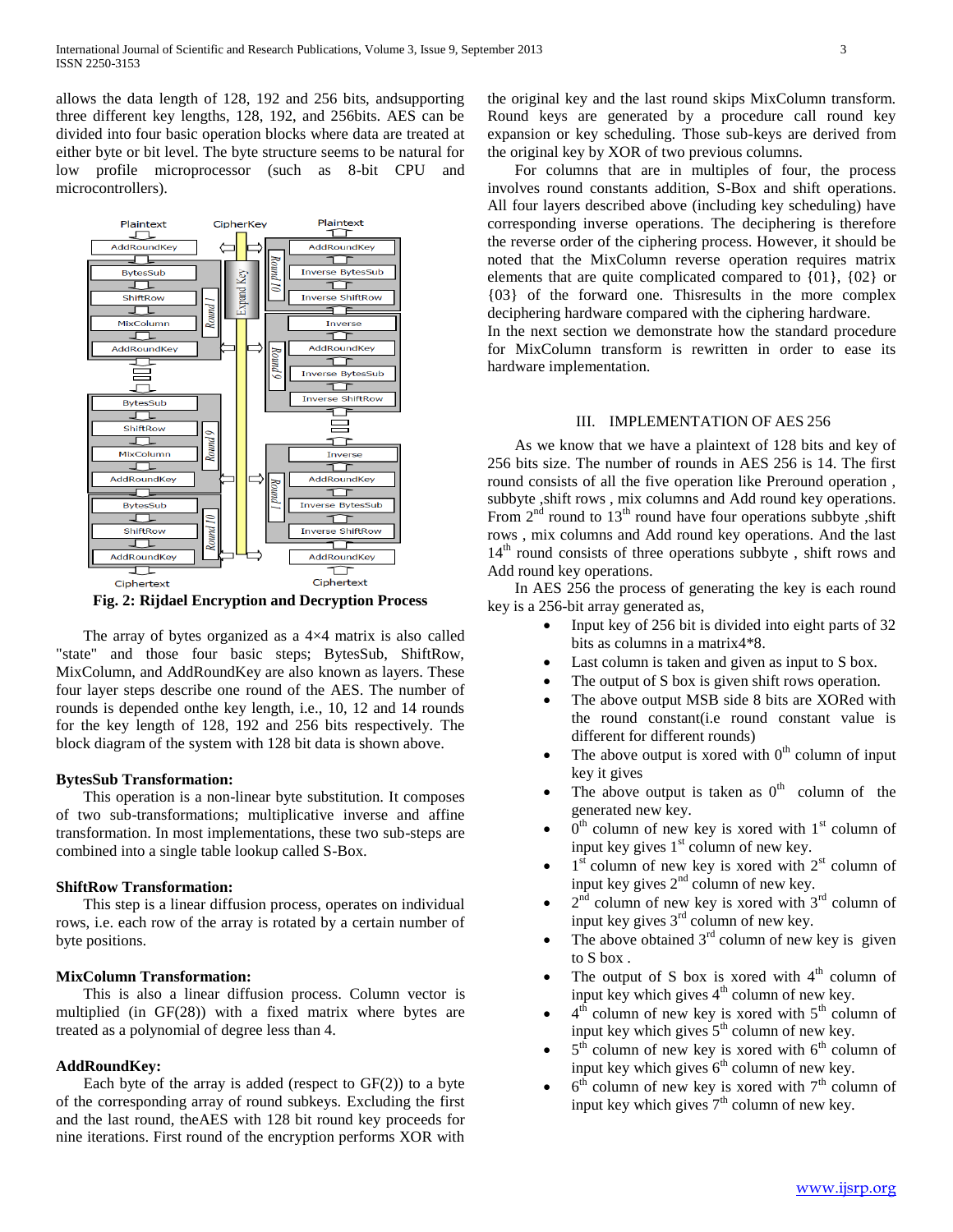In this way we generate new keys of 256 bits in AES 256 algorithm by attaching the eight obtained columns of new key. In the first round this key of 256 bits is divided into two parts each of 128 bits size and this keys of 128 bits are used one in the preround operation (i.e xor operation between plaintext and key) and other is used in Add Round key operation .At the end of round function there will be 128bit output and 256 bit key output obtained from key generation process.

 In the second round as we don't have preround operation so the round ouput of  $1<sup>st</sup>$  round is applied as input to sub byte and the remaining operations are same as round 1. This process of round operation is repeated upto 13<sup>th</sup> round operation. And the last round is similar to previous round , the only change is it doesn't hav mix columns operation.

 **AES Decryption** process is nothing but the inverse process of encryption AES. The output of the encryption process i.e cipher text is given as input to decryption. The same input key of 256 bits is used as another input. The input key is given to the key generation module to generate new keys as we do in the encryption process. The output keys generated are given as inputs to inverse mix columns which gives keys for the fourteen rounds of decryption.

 Now in the first round all the five operation like Preround operation , subbyte ,shift rows , mix columns and Add round key operations. From  $2<sup>nd</sup>$  round to  $13<sup>th</sup>$  round have four operations subbyte ,shift rows , mix columns and Add round key operations. And the last  $14<sup>th</sup>$  round consists of three operations subbyte, shift rows and Add round key operations.As in the encryption process the output of first round is taken as input to the next round upto the final fourteenth round and the output of fourteenth round is taken as final output.



**Fig.3 AES Decryption**

 The design uses a synchronous clock in order to make the circuit works with a unified clock and uses pipeline architecture to improve the working speed. Figure 5 shows the system implementation structure. Round module includes Sub Bytes, Shift Rows, Mix Columns, Add Round Key and an S-box matrix. Sub Bytes is a substituted operation to execute the operation and the affine transformation on finite field. Shift Rows is a cycle shift with bytes for unit. The most important process in Mix Columns is the multiplication on finite field. Add Round Key is a process that makes a 128 bits key to exclusive or the data in state one by one. S-box is a matrix that be defined to make a nonlinear replacement for Sub Bytes.

#### IV. SIMULATION RESULTS

 At first each operation like substitution byte, shift row, mix column and key expansion operation are simulated using verilog code and design files. Output is realized using input vectors and key from NIST publication [4].

 In encryption module each standard round is simulated and output is verified. Figure 4 shows the simulation of one standard round where all basic operations (Substitution bytes shift rows mix columns and add round key) are performed and latency is observed.

 The simulation results of full encryption module and decryption is shown in Figure 4.1(a),(b) where input vectors and keys are given from NIST standard publication [4] and output was verified.

 Input Plaintext:00112233445566778899aabbcc ddeefff Input Cipher Key :

 000102030405060708090a0b0c0d0e0f1011121314151617 Cipher text:8ea2b7ca516745



**Figure 4.1(a),(b) encryption and decryption module**

 The output result of the encryption was found accurately after 15 clock cycle from the starting of encryption process.

 So the latency of encryption is only 15clock cycle. In the Figure 5 the generated last key(14th) is shown as keyout and latency is observed by keyready function. As the device used is Altera EP2C35F672C6 from Cyclone II family has maximum clock frequency of 50MHz, so the encryption through put will be 6.4Gbps as per clock cycle encrypt 256 bits data samples. If other device having more clock frequency is used then throughput can be increased linearly.

 The output of the algorithm are visualized by the 16 seven segment display of the FPGA board where 256 bit cipher produced from 256 bits plaintext which is the implementation of simulation results in Figure 5.Inputs are given by toggle switch or by input data to the program. 256 bit encryption key are also given to the code directly.

 Overall the simulation of XILINX software and implementation results on the FPGA board found accurate with reduced latency of 15 clock cycle.

#### **Conclusion and future work:**

 From our work we have concluded that the concept of Pipelined AES architecture can be practically implemented. It has been observed that the implementation of AES Encryption onthe FPGA is successful and several data input. The cipher key can be changed with respect to the user requirements. The result